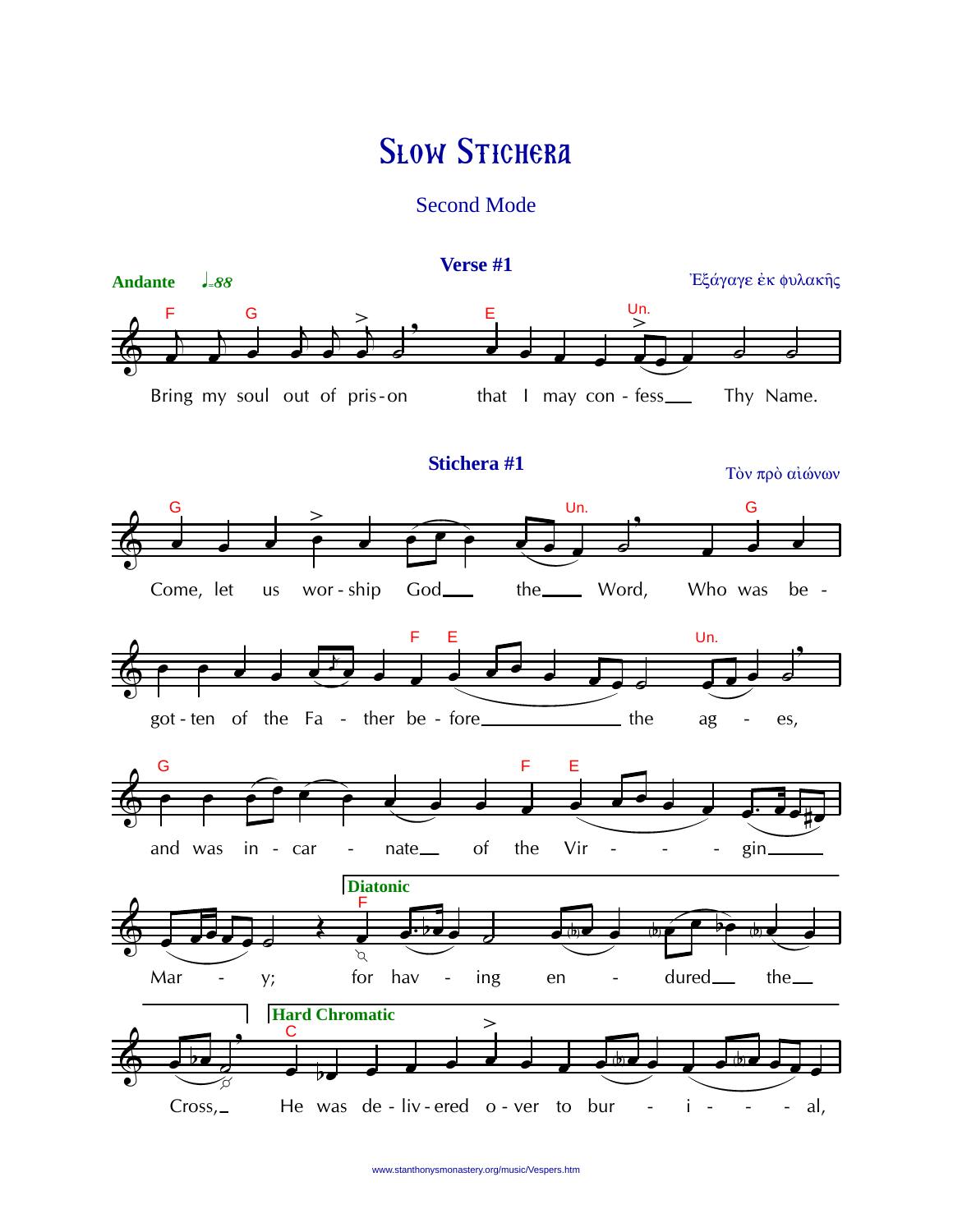

## Verse #2

Εμέ ύπομενούσι





Stichera #2

Χριστός ό Σωτήρ ήμών

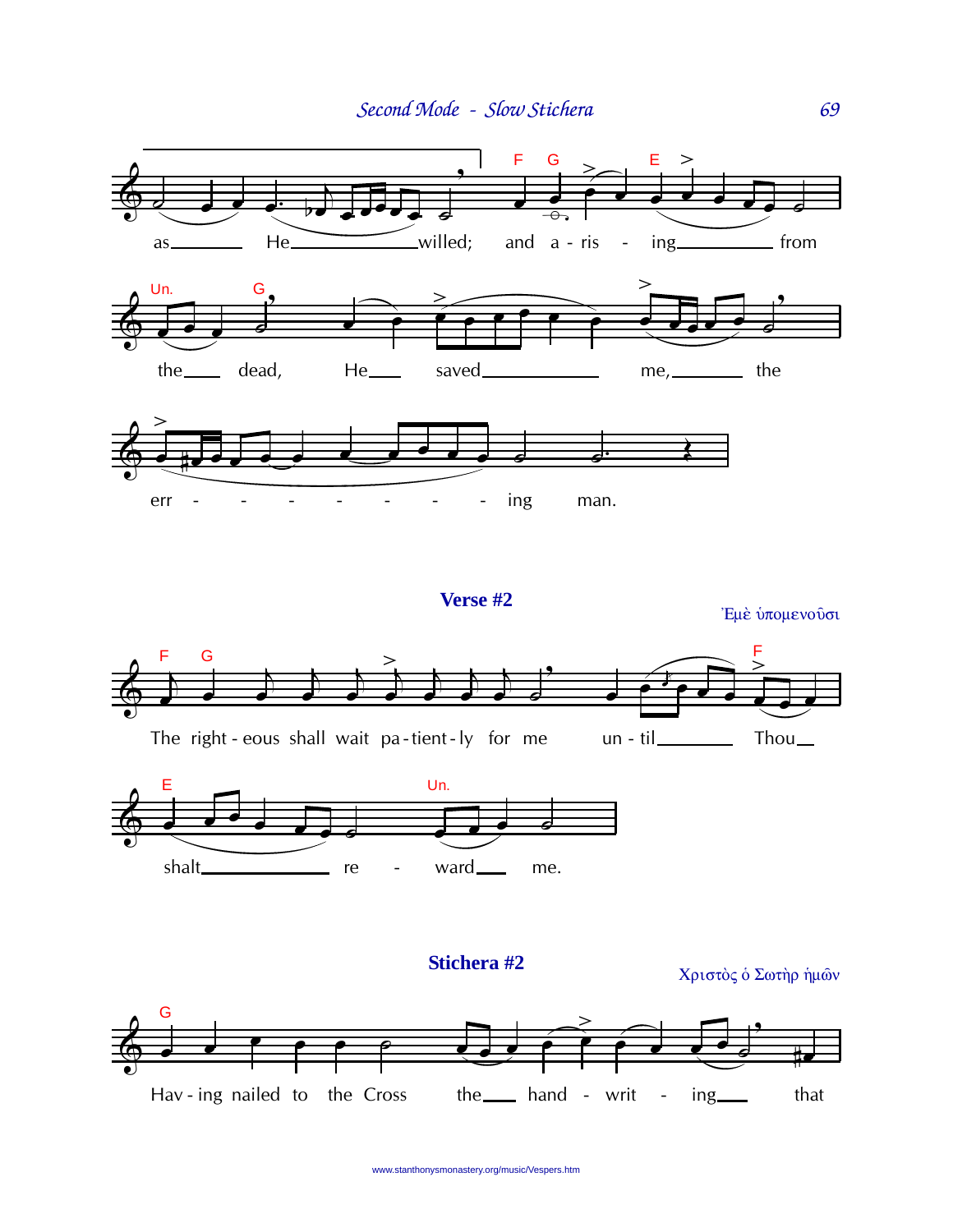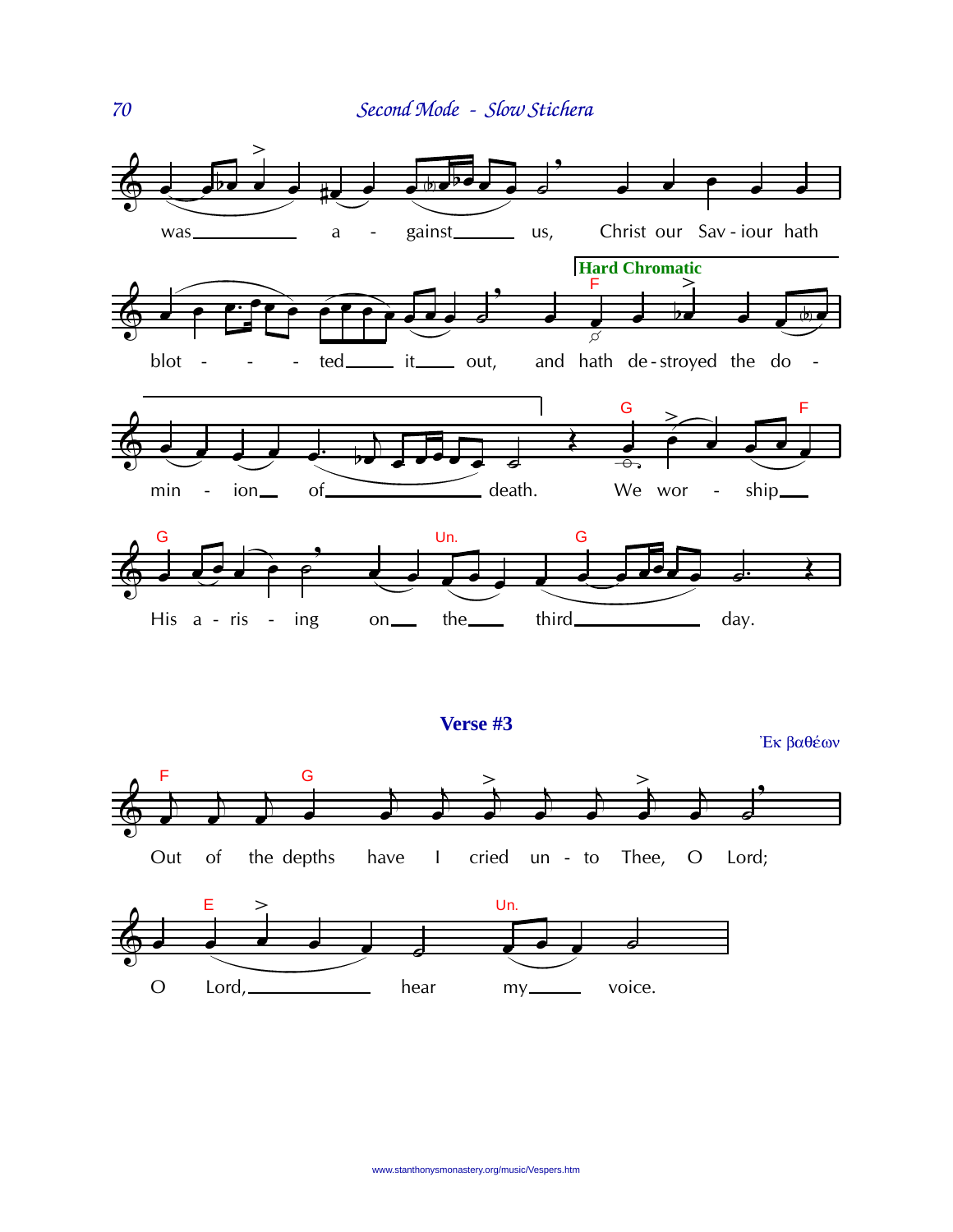```
Stichera #3
```
Σύν Αρχαγγέλοις



fash  $\mathcal{L}_{\mathcal{A}}$ - ioned.  $\omega_{\rm{max}}$  $\Box$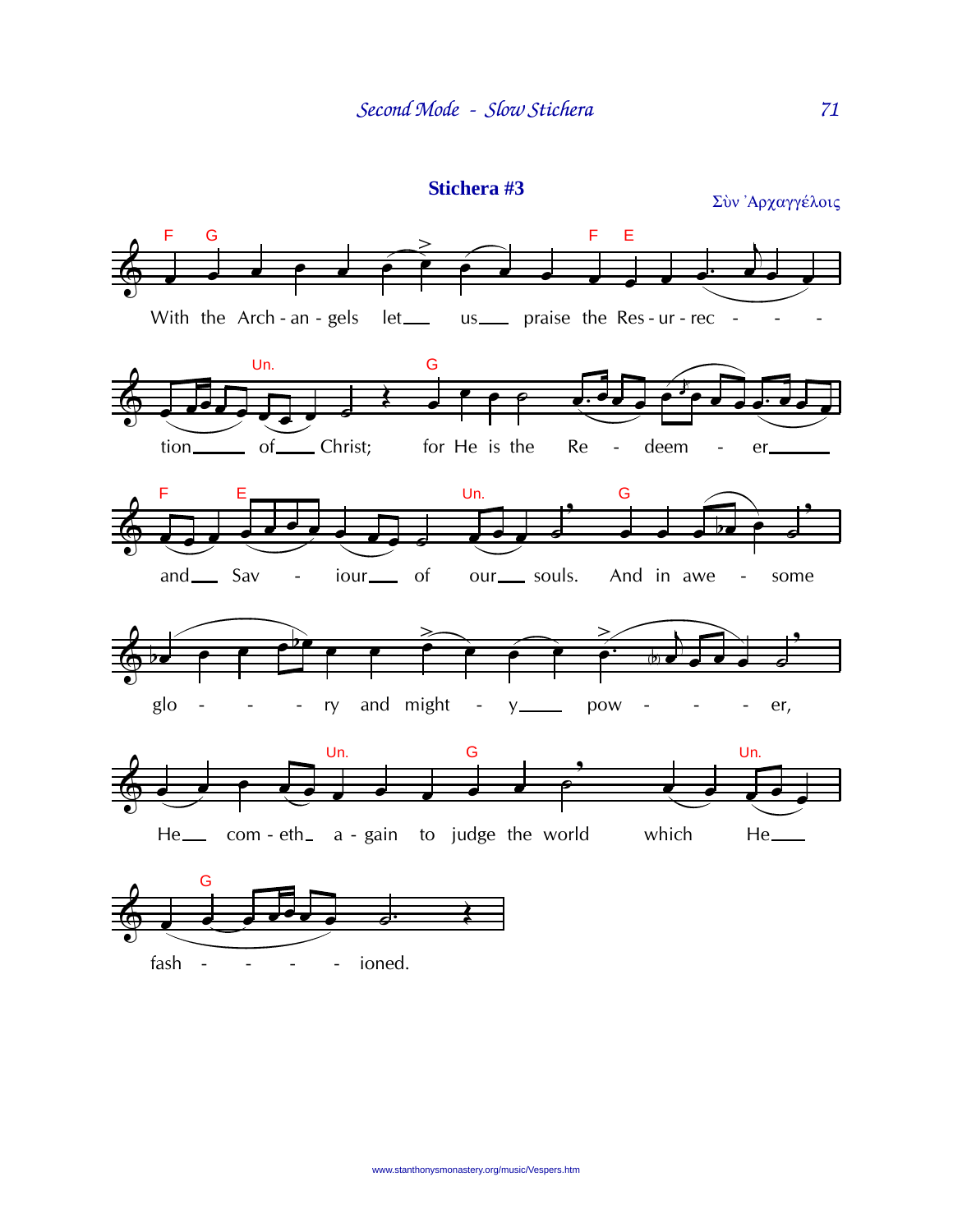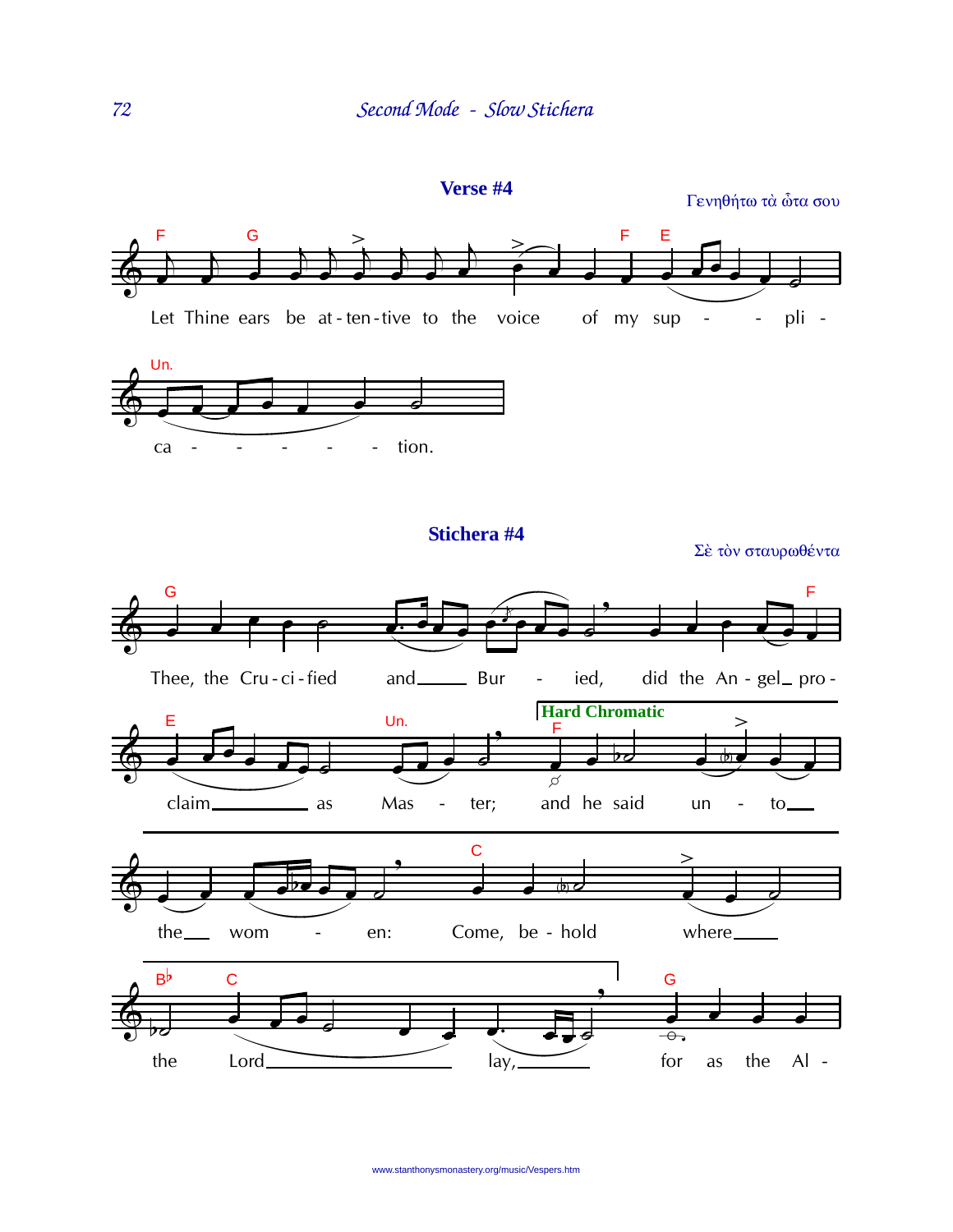Second Mode - Slow Stichera







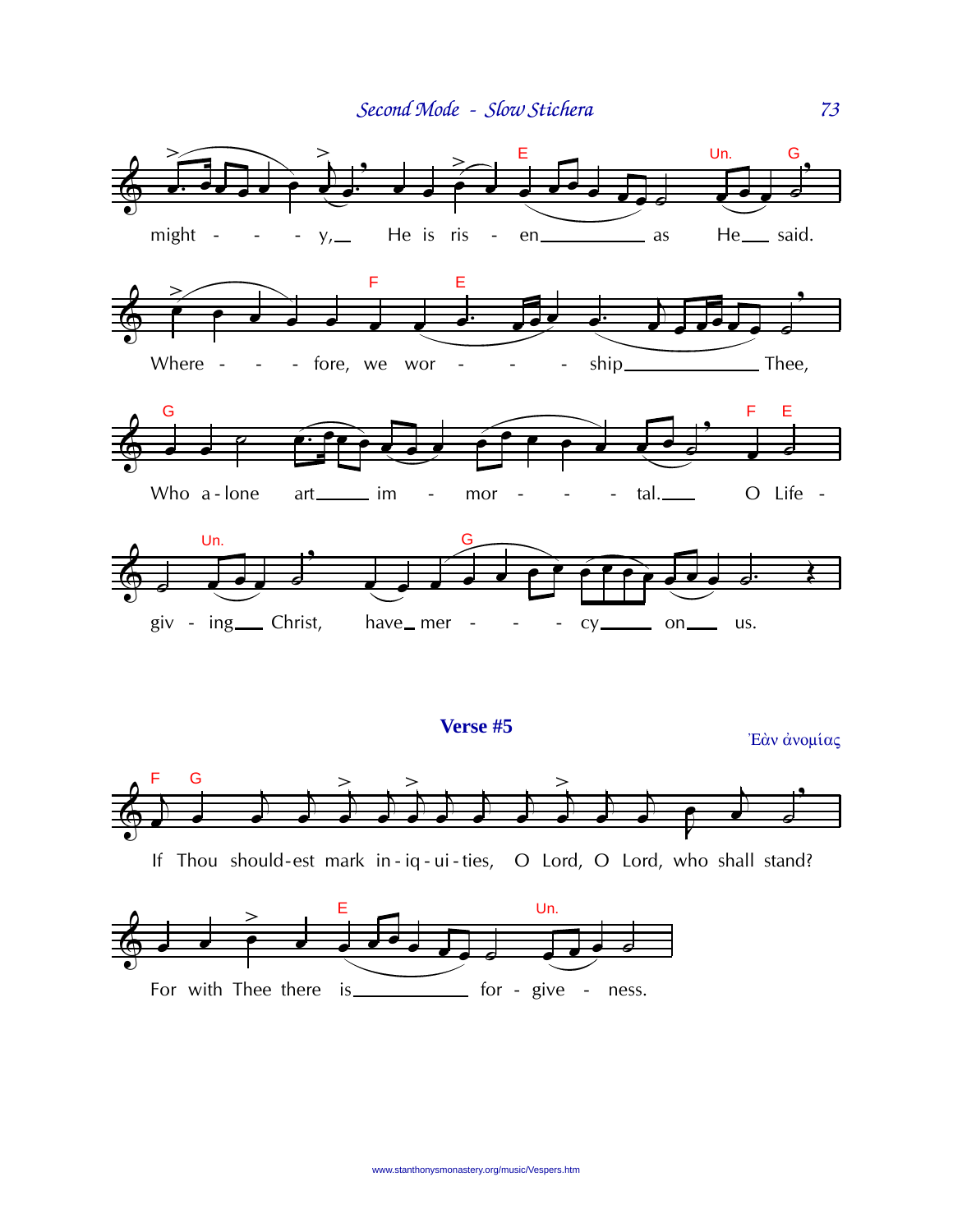Stichera #5

Έν τώ σταυρώ σου



www.stanthonysmonastery.org/music/Vespers.htm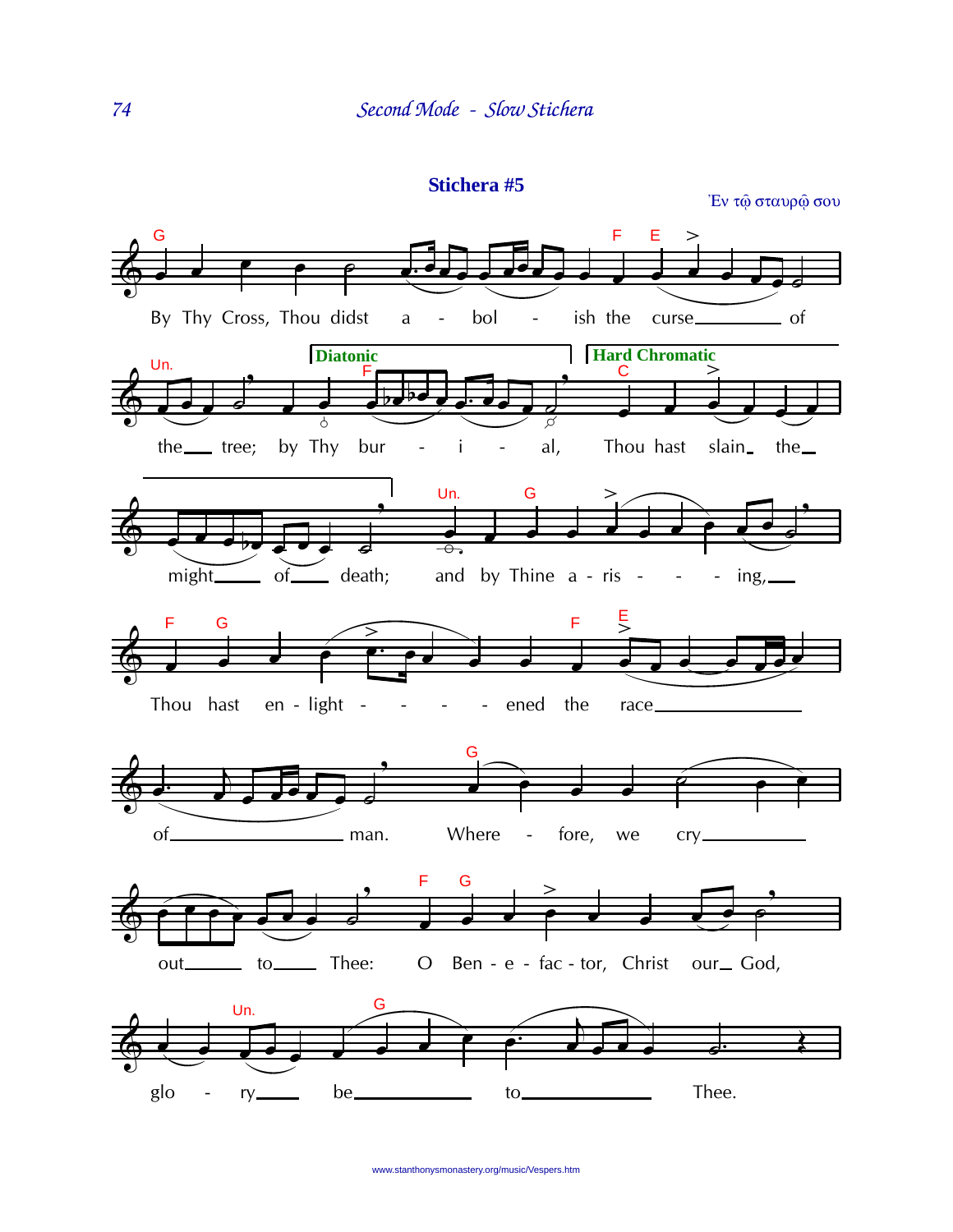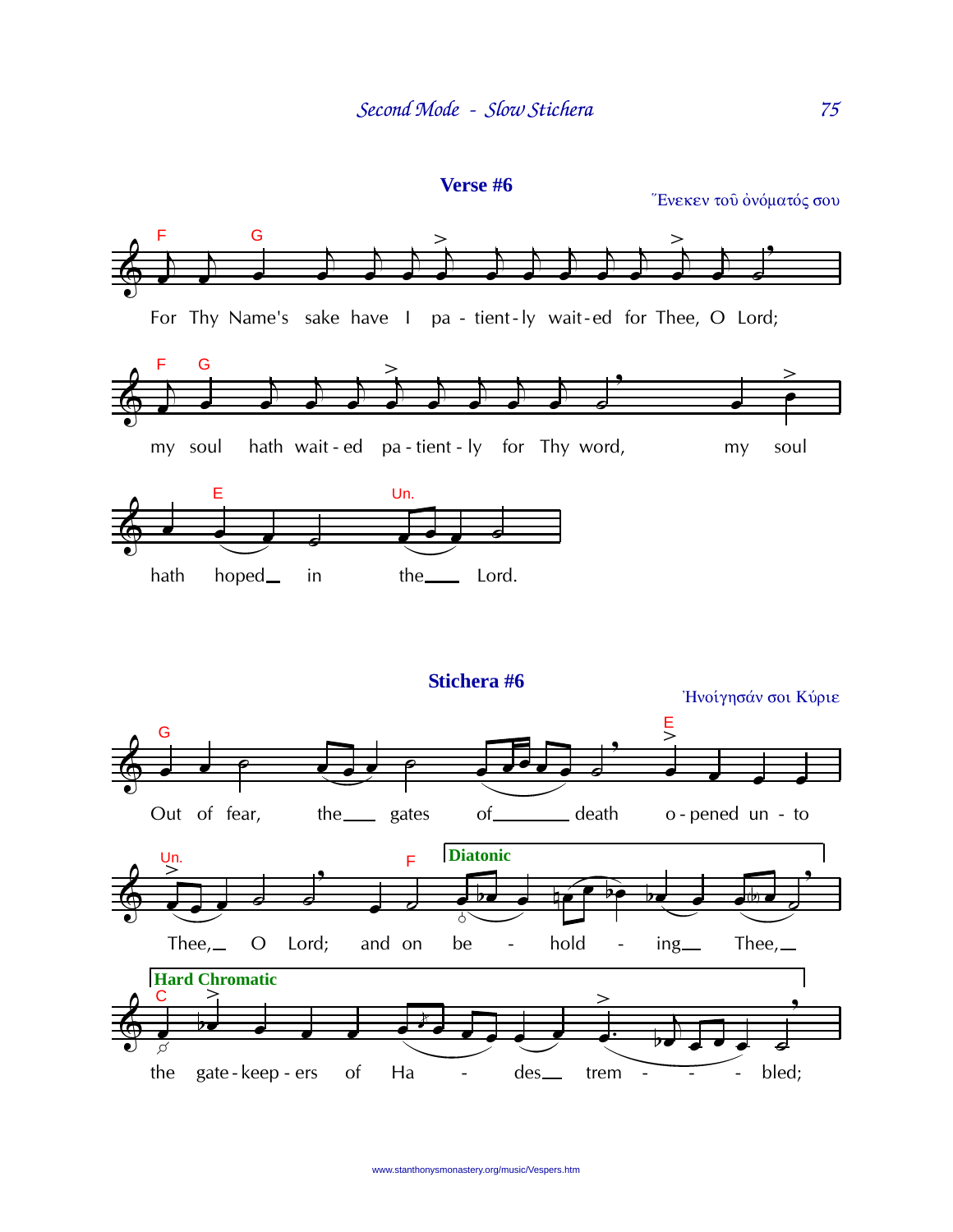76



www.stanthonysmonastery.org/music/Vespers.htm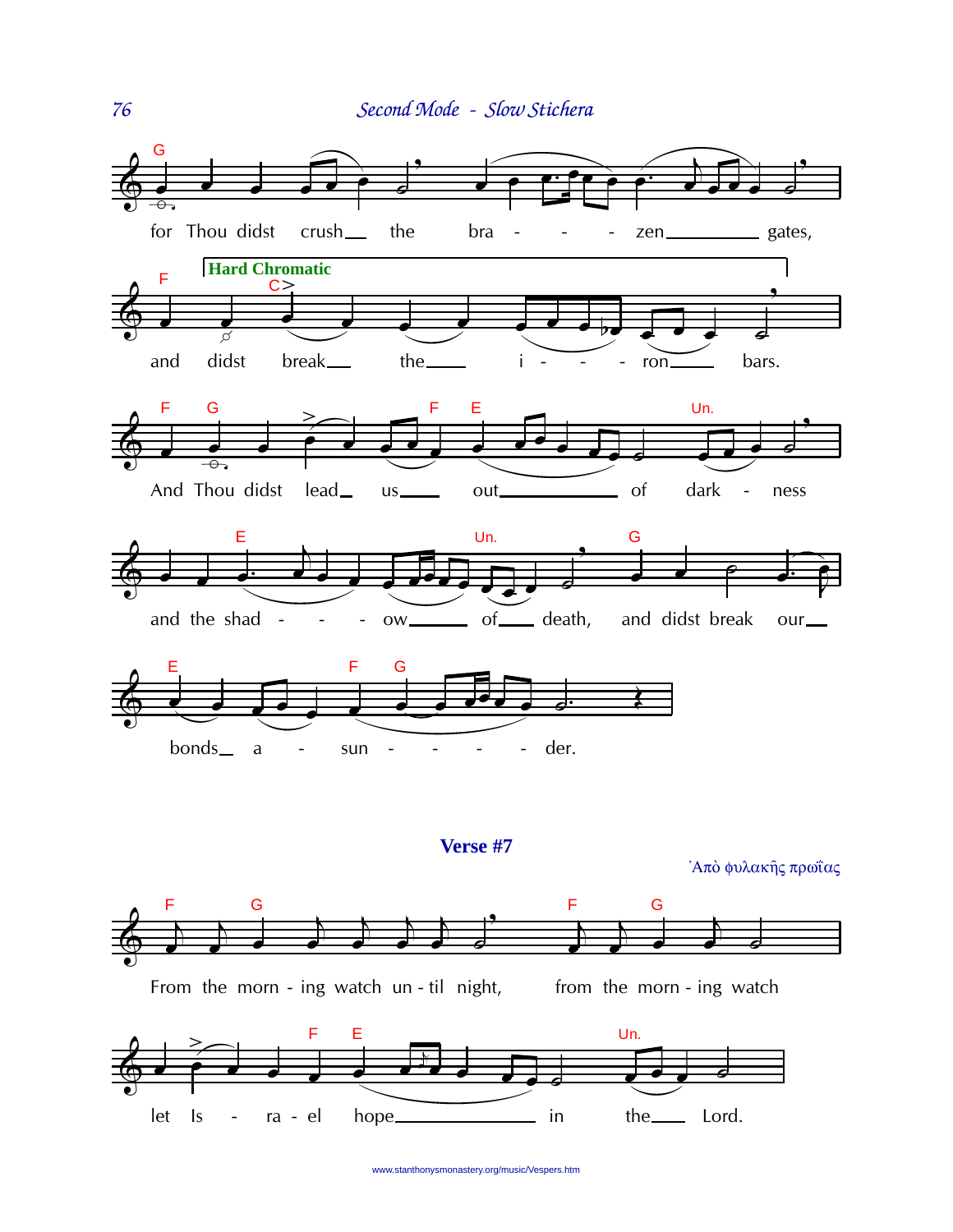Stichera #7

Τὸν σωτήριον ὕμνον

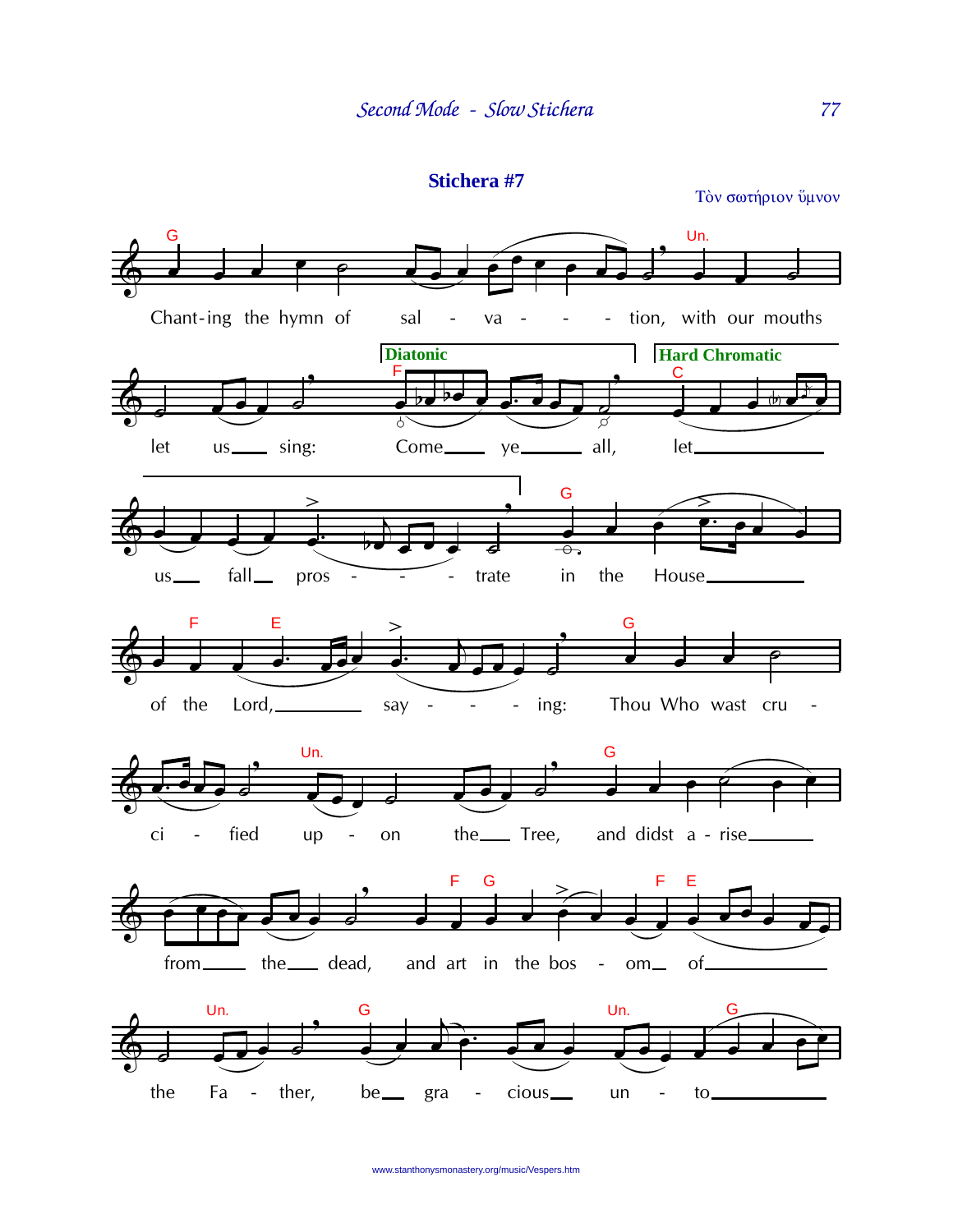

## Verse #8

Ότι παρά τω Κυρίω